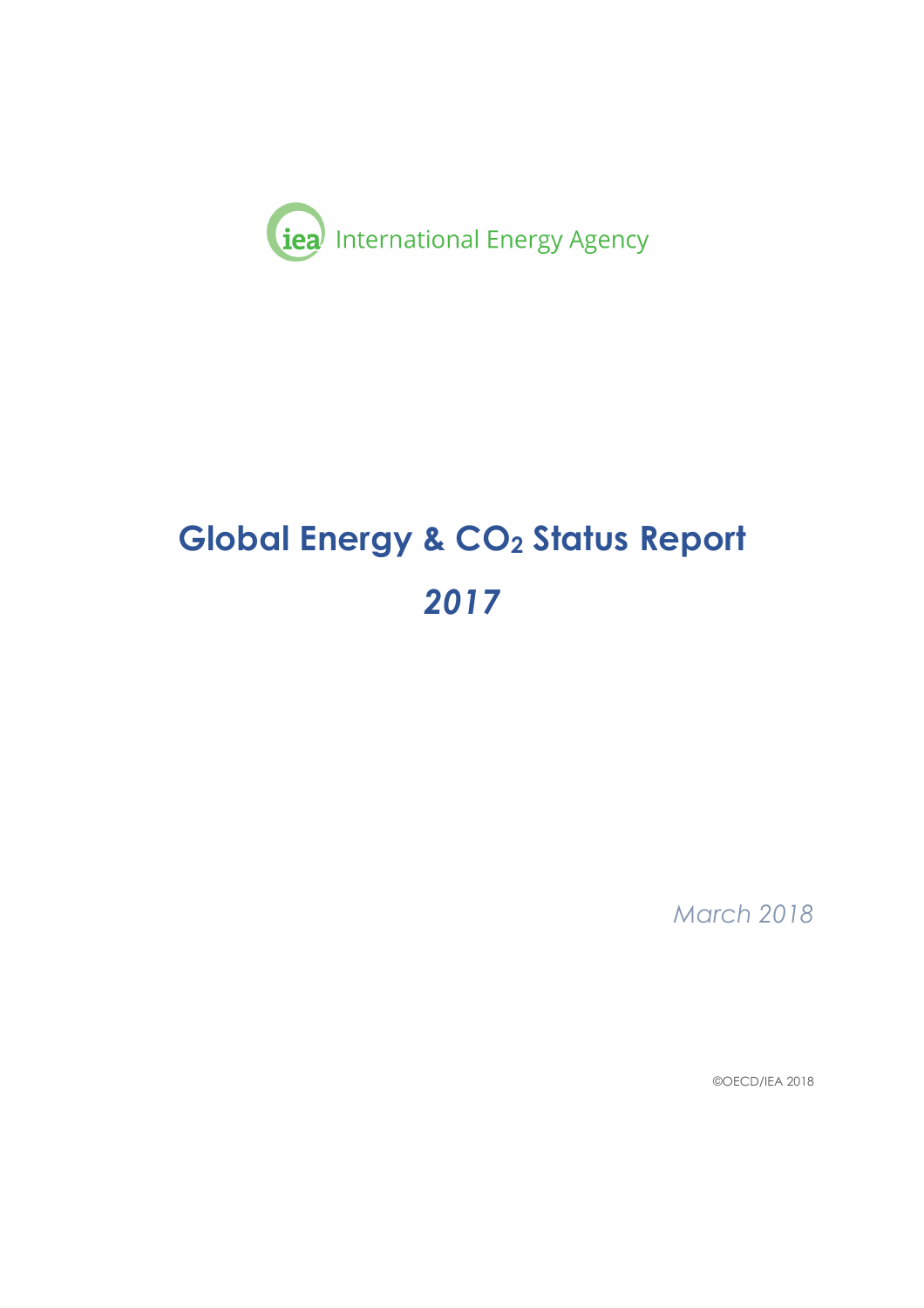## *Key findings*

- **Energy:** Global energy demand increased by 2.1% in 2017, compared with 0.9% the previous year and 0.9% on average over the previous five years. More than 40% of the growth in 2017 was driven by China and India; 72% of the rise was met by fossil fuels, a quarter by renewables and the remainder by nuclear.
- **Carbon dioxide**  $(CO_2)$ **:** Global energy-related  $CO_2$  emissions grew by 1.4% in 2017, reaching a historic high of 32.5 gigatonnes (Gt), a resumption of growth after three years of global emissions remaining flat. The increase in  $CO<sub>2</sub>$  emissions, however, was not universal. While most major economies saw a rise, some others experienced declines, including the United States, United Kingdom, Mexico and Japan. The biggest decline drop came from the United States, mainly because of higher deployment of renewables.
- Oil: World oil demand rose by 1.6% (or 1.5 million barrels a day) in 2017, a rate that was more than twice the annual average seen over the last decade. An increasing share of sport-utility vehicles and light trucks in major economies and demand from the petrochemicals sector bolstered this growth.
- Natural gas: Global natural gas demand grew by 3%, thanks in large part to abundant and relatively low-cost supplies. China alone accounted for almost 30% of global growth. In the past decade, half of global gas demand growth came from the power sector; last year, however, over 80% of the rise came from industry and buildings.
- Coal: Global coal demand rose about 1% in 2017, reversing the declining trend seen over the last two years. This growth was mainly due to demand in Asia, almost entirely driven by an increase in coalfired electricity generation.
- **Renewables**: Renewables saw the highest growth rate of any energy source in 2017, meeting a quarter of global energy demand growth last year. China and the United States led this unprecedented growth, contributing around 50% of the increase in renewables-based electricity generation, followed by the European Union, India and Japan. Wind power accounted for 36% of the growth in renewablesbased power output.
- **Electricity**: World electricity demand increased by 3.1 %, significantly higher than the overall increase in energy demand. Together, China and India accounted for 70% of this growth. Output from nuclear plants rose by 26 terrawatt hours (TWh) in 2017, as a significant amount of new nuclear capacity saw its first full year of operation.
- **Energy efficiency**: Improvements in global energy efficiency slowed down dramatically in 2017, because of weaker improvement in efficiency policy coverage and stringency as well as lower energy prices. Global energy intensity improved by only 1.7% in 2017, compared with an average of 2.3% over the last three years.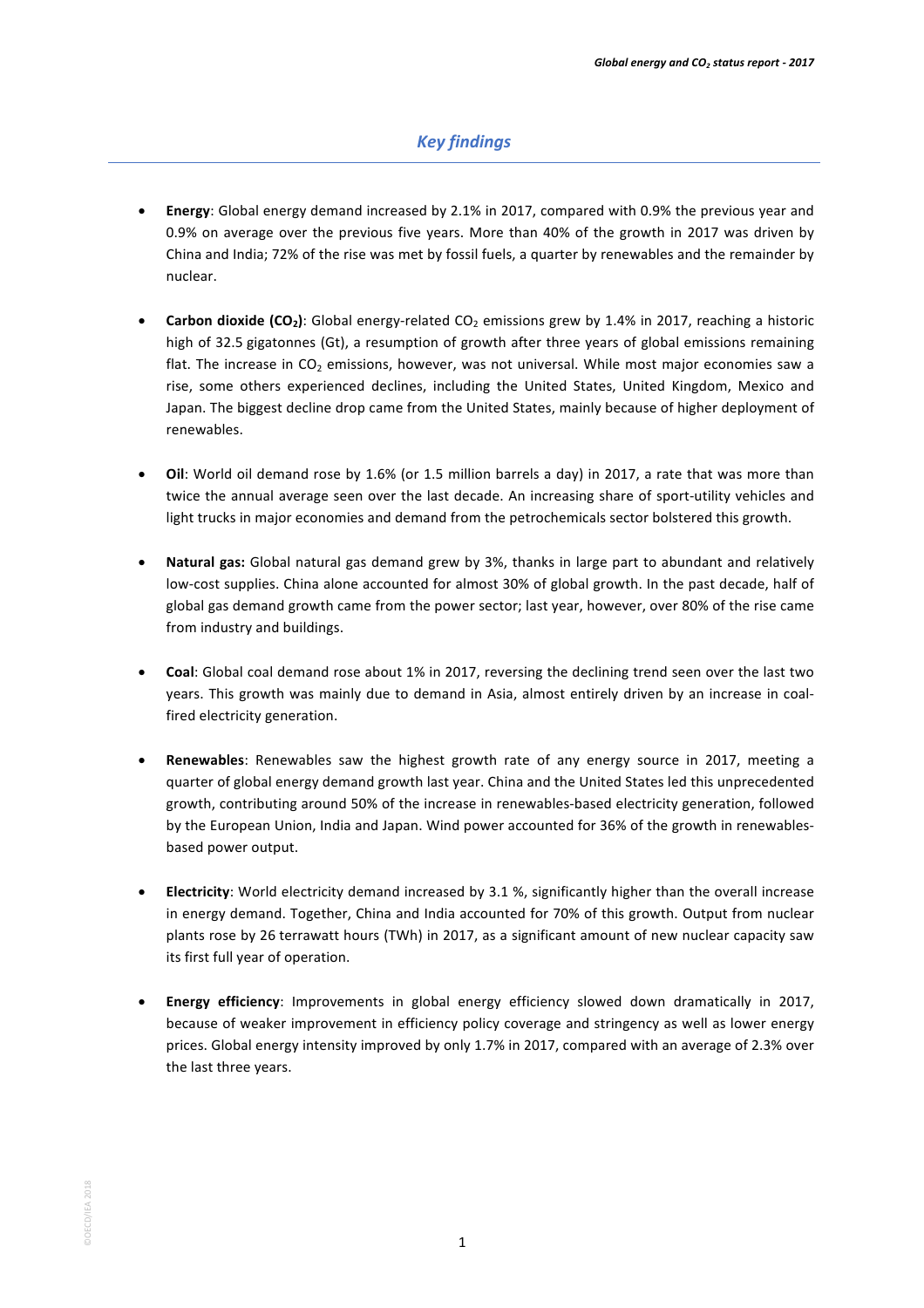Global energy demand grew by 2.1% in 2017, according to IEA preliminary estimates, more than twice the growth rate in 2016. Global energy demand in 2017 reached an estimated 14 050 million tonnes of oil equivalent (Mtoe), compared with 10 035 Mtoe in 2000.

Fossil-fuels met 70% of the growth in energy demand around the world. Natural gas demand increased the most, reaching a record share of 22% in total energy demand. Renewables also grew strongly, making up around a quarter of global energy demand growth, while nuclear use accounted for 2% of the growth. The overall share of fossil fuels in global energy demand in 2017 remained at 81%, a level that has remained stable for more than three decades despite strong growth in renewables.

Improvements in global energy efficiency slowed down. The rate of decline in global energy intensity, defined as the energy consumed per unit of economic output, slowed to only 1.6% in 2017, much lower than the 2.0% improvement seen in 2016.

The growth in global energy demand was concentrated in Asia, with China and India together representing more than 40% of the increase. Energy demand in all advanced economies contributed more than 20% of global energy demand growth, although their share in total energy use continued to fall. Notable growth was also registered in Southeast Asia (which accounted for 8% of global energy demand growth) and Africa (6%), although per capita energy use in these regions still remains well below the global average.



#### Average annual growth in energy demand by fuel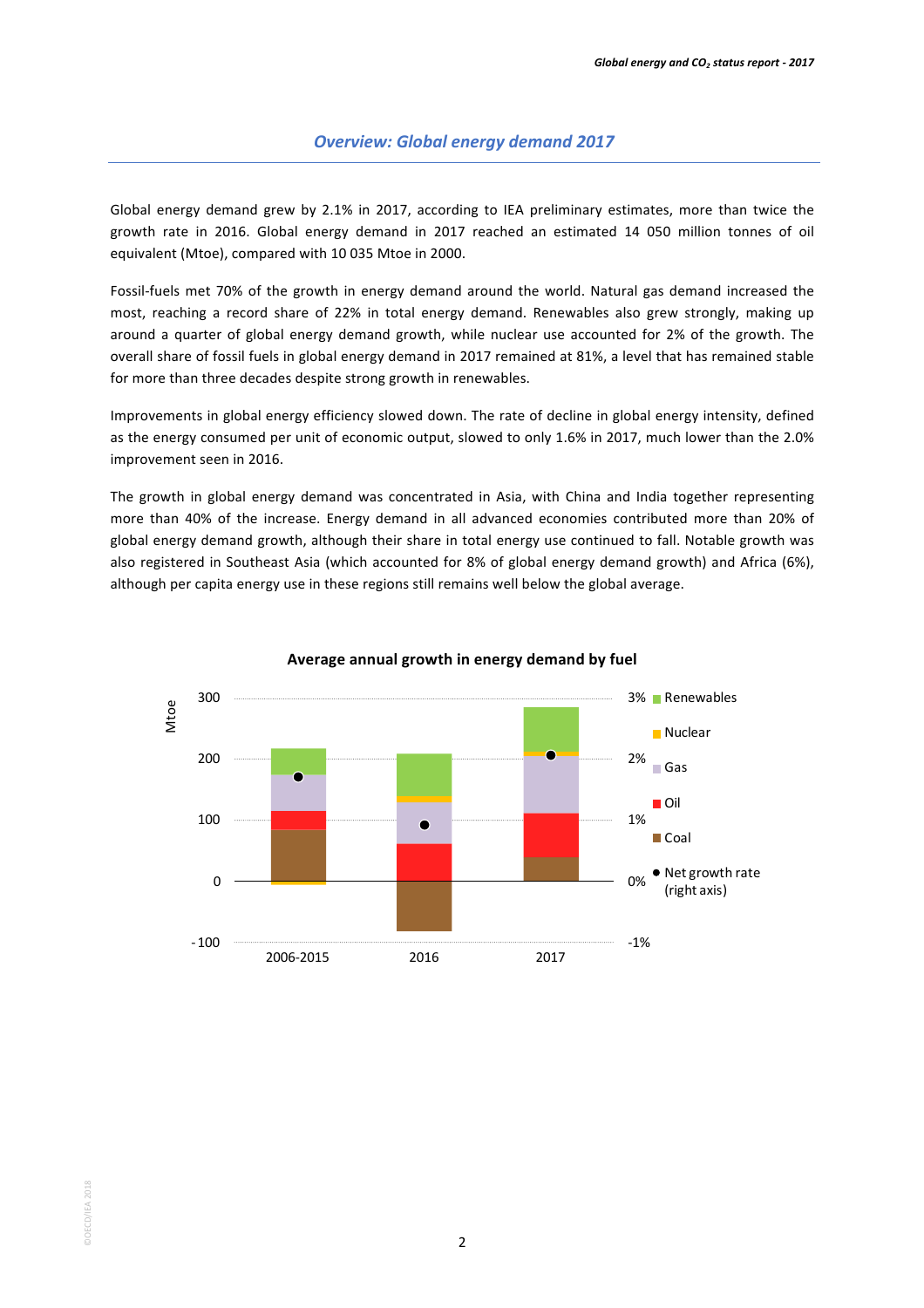Global energy-related  $CO_2$  emissions rose by 1.4% in 2017, an increase of 460 million tonnes (Mt), and reached a historic high of 32.5 Gt. Last year's growth came after three years of flat emissions and contrasts with the sharp reduction needed to meet the goals of the Paris Agreement on climate change.

The increase in carbon emissions, equivalent to the emissions of 170 million additional cars, was the result of robust global economic growth of 3.7%, lower fossil-fuel prices and weaker energy efficiency efforts. These three factors contributed to pushing up global energy demand by 2.1% in 2017.

The trend of growing emissions, however, was not universal. While most major economies saw a rise in carbon emissions, some others experienced declines, such as the United States, the United Kingdom, Mexico and Japan. 

The biggest decline came from the United States, where emissions dropped by 0.5%, or 25 Mt, to 4 810 Mt of  $CO<sub>2</sub>$ , marking the third consecutive year of decline. While coal-to-gas switching played a major role in reducing emissions in previous years, last year the drop was the result of higher renewables-based electricity generation and a decline in electricity demand. The share of renewables in electricity generation reached a record level of 17%, while the share of nuclear power held steady at 20%.



**Global energy-related CO<sub>2</sub> emissions, 2000-2017** 

In the United Kingdom, emissions dropped by 3.8%, or 15 Mt, to 350 Mt of CO<sub>2</sub>, their lowest level on record back to 1960. A continued shift away from coal towards gas and renewables led to a 19% drop in coal demand. In Mexico, emissions dropped by 4%, driven by a decline in oil and coal use, efficiency gains in the power system, strong growth in renewables-based electricity generation and a slight increase in overall gas use. In Japan, emissions fell by 0.5% as increased electricity generation from renewables and nuclear generation displaced generation from fossil-fuels, especially oil.

Overall, Asian economies accounted for two-thirds of the global increase in carbon emissions. China's economy grew nearly 7% last year but emissions increased by just 1.7% (or 150 Mt) thanks to continued renewables deployment and faster coal-to-gas switching. China's carbon dioxide emissions in 2017 reached 9.1 Gt, almost 1% higher than their 2014 level. While China's coal demand peaked in 2013, energy-related emissions have nonetheless increased because of rising oil and gas demand.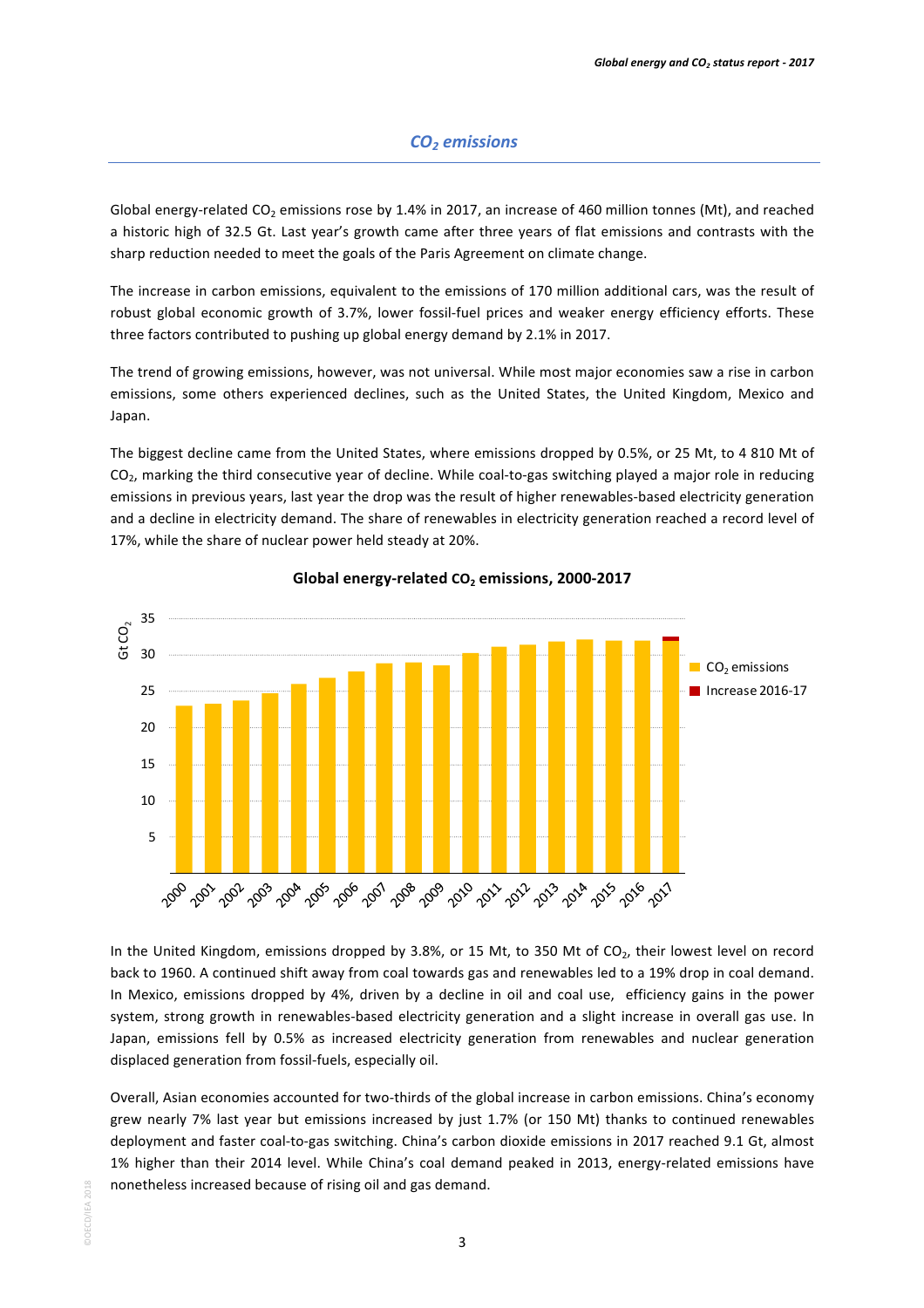

In India, economic growth bolstered rising energy demand and continued to drive up emissions, but at half the rate seen during the past decade. India's per-capita emissions last year were 1.7 tCO<sub>2</sub>, well below the global per capita average of 4.3 tCO<sub>2</sub>. Emissions in the European Union grew by 1.5%, adding almost 50 Mt of CO<sub>2</sub>, reversing some of the progress made in recent years mainly due to robust growth in oil and gas use. The rate of energy intensity improvement slowed to 0.5% down from 1.3% the previous year. Southeast Asian economies also contributed to the rise in emissions, with Indonesia leading the growth with an increase of 4.5% relative to 2016. 

The growth in energy-related carbon dioxide emissions in 2017 is a strong warning for global efforts to combat climate change, and demonstrates that current efforts are insufficient to meet the objectives of the Paris Agreement. 





The IEA's **Sustainable Development Scenario** charts a path towards meeting long-term climate goals. Under this scenario, global emissions need to peak soon and decline steeply to 2020; this decline will now need to be even greater given the increase in emissions in 2017. The share of low-carbon energy sources must increase by 1.1 percentage points every year, more than five-times the growth registered in 2017. In the power sector, specifically, generation from renewable sources must increase by an average 700 TWh annually in that scenario, an 80% increase compared to the 380 TWh increase registered in 2017. Carbon Capture, Usage and Storage (CCUS) plays an important role for reducing emissions in the industry and power sectors.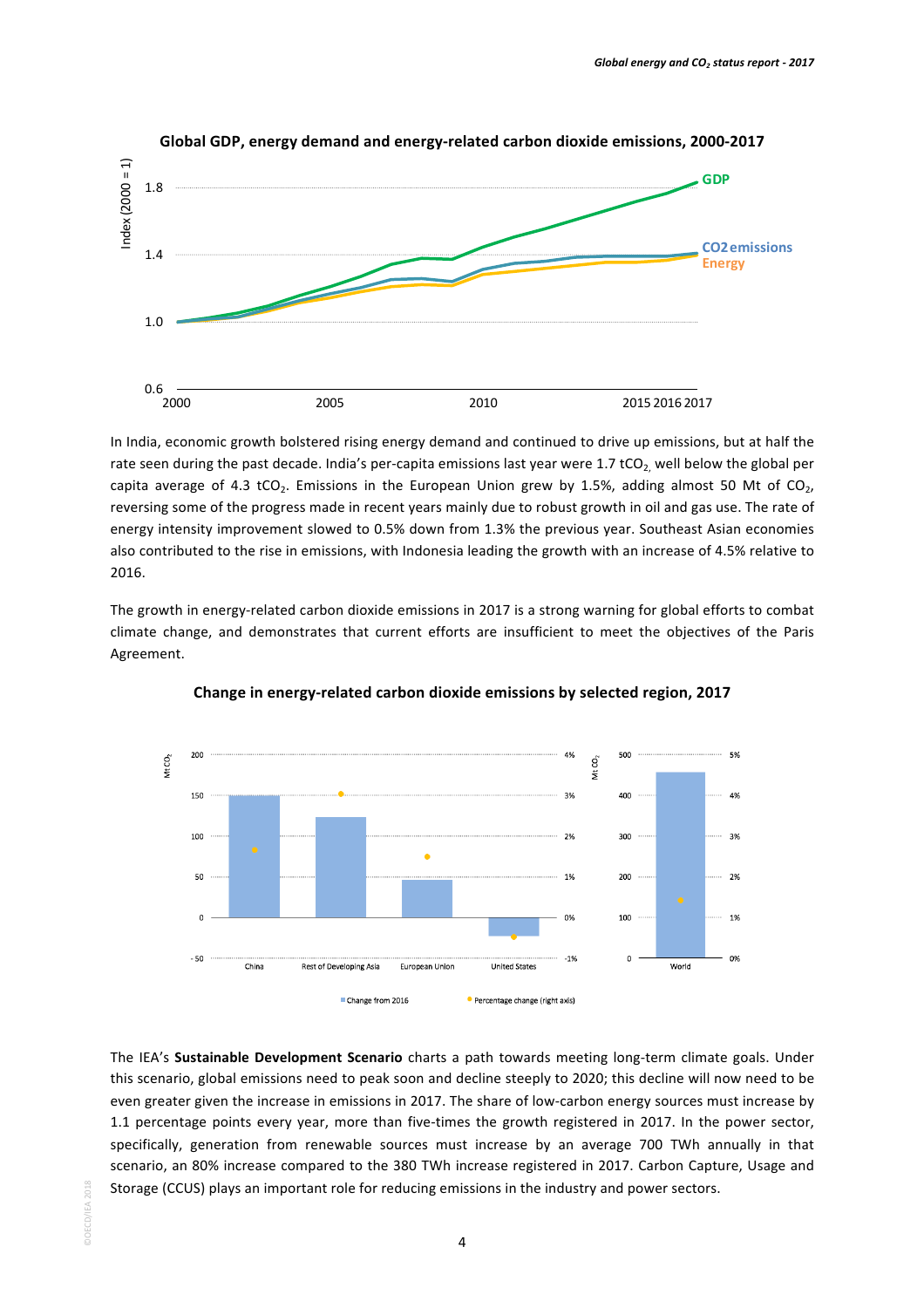#### *Oil*

Global oil demand rose by 1.5 million barrels a day (mb/d) in 2017, continuing a trend of strong growth since prices fell in 2014. The rate of growth of 1.6% was more than twice the average annual growth rate seen over the past decade.

One of the main drivers of growth was the transport sector. Vehicle ownership levels increased in 2017, as did the share of Sport Utility Vehicles (SUVs) and other large vehicles. This was particularly visible in the United States, where the share of SUVs and light trucks increased from 47% in 2011 to around 60% of total sales in 2017, bringing up the share of these vehicles in the total passenger car fleet to almost half. It is also a factor in the European Union, where oil demand increased by 2%, the highest rate of growth since 2001.



#### **Average annual growth in oil demand**

The trend towards larger vehicles has also slowed the pace of decline in average vehicle fuel use, partly offsetting energy efficiency policy efforts. Electric cars are making rapid inroads in many markets, particularly in China, which is leading global sales. For now, however, the strong growth in electric-car sales remains too small to make a dent in oil demand growth. (An updated analysis will be included in the IEA's next *Global EV Outlook*, to be released in May).

Another reason behind robust demand growth is oil used as a petrochemicals feedstock. Petrochemicals are the fastest-growing source of oil demand, notably in the United States, where the shale revolution has created very cost-competitive domestic supplies, as well as in China and in other emerging economies, where demand for plastics and other petrochemical products is growing rapidly. It should be noted, however, that the oil use in the petrochemicals sector has only very little impacts on emissions trends as most of the oil is not combusted but transformed into other products, such as plastics.

Around 60% of the growth in oil demand came from Asia. Although China is the leading global market for the sales of electric cars, it was also the top contributor to oil demand growth, followed by India. Meanwhile, oil demand in the Middle East, a recent source of demand growth, was flat due to oil-to-gas switching in the power sector and efforts to reform oil product prices and phase out subsidies.

While a slowdown in oil demand growth may be likely in coming years, there are no signs of a peak in demand anytime soon. As noted in the IEA's recent *World Energy Outlook* and *Oil 2018* reports, it is too soon to write the obituary for oil.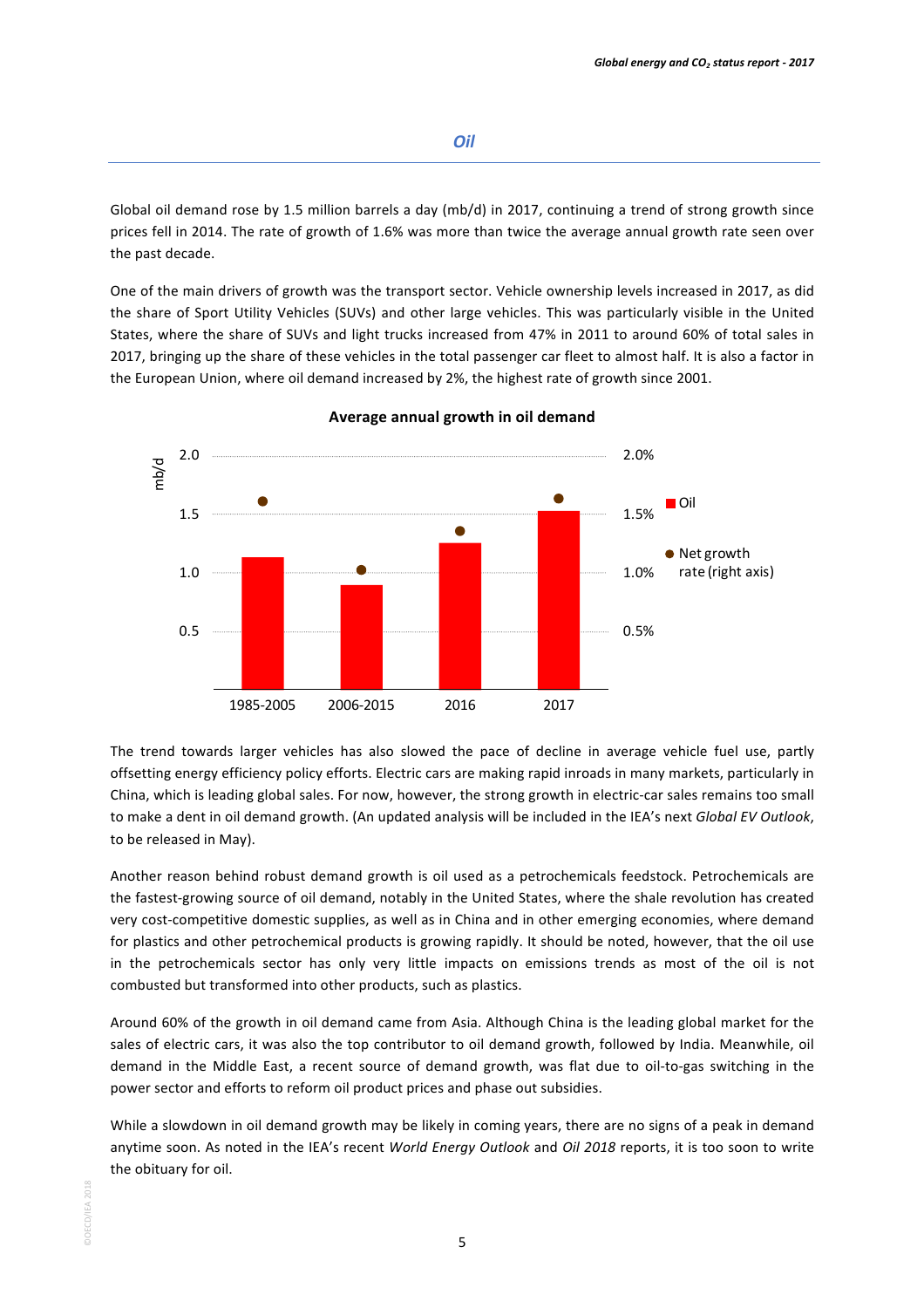## *Natural gas*

Natural gas demand grew by 3% in 2017 thanks to abundant and relatively low-cost supplies, as well as fuel switching in key economies, significantly above the average growth of 1.5% of the last five years. China alone accounted for nearly 30% of global growth – with more than 30 bcm out of a total of nearly 120 bcm. This signals a structural shift in the Chinese economy away from energy-intensive industrial sectors as well as a move towards cleaner energy sources, with both trends benefiting natural gas.

As part of the official policy drive to "make China's skies blue again," there has been a strong push to phase out the practice of burning coal in industrial boilers (especially those in and around major cities) as well as reduce coal use for residential heating. China's surging gas demand means that it absorbed much of the slack in LNG markets, pushing up international spot prices for gas in the latter part of the year.



#### **Average annual growth in global gas demand**

The European Union also saw strong growth in gas demand, with consumption up around 16 bcm in 2017, albeit less than in 2016. Some of this increase was weather-related, for instance due to a poor year for hydropower. Demand from industry also reportedly picked up on the back of stronger economic activity. Gas consumption in the European Union is still more than 10% below the peak seen in 2010. Gas imports were near historical highs as domestic production tapers off, for example in the Netherlands.

In the United States, gas-fired generation in 2017 fell by 8%, or 110 TWh, offsetting half of the increase in gas demand for electricity generation elsewhere. The case of the United States last year highlights the importance of relative prices in determining emissions intensity trends in the power sector: a slight rise in the natural gas price in 2017 saw gas-fired generation squeezed by both renewables and coal.

The composition of gas demand growth is changing. In the past decade, half of global gas demand growth came from the power sector. In 2017, over 80% of the growth came instead from industry and buildings. The power sector remains the largest single component of global demand, but this share is likely to decline gradually.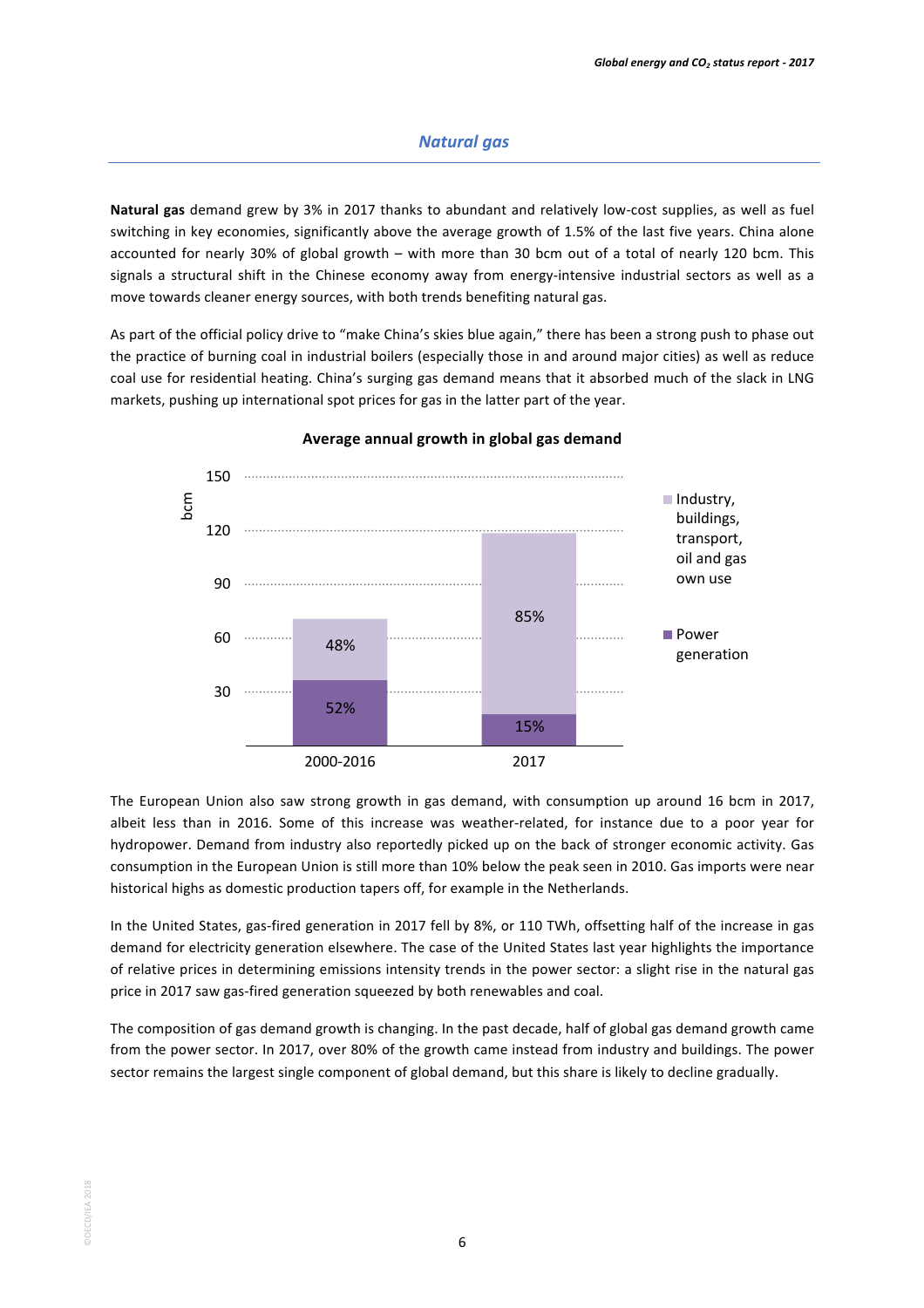## *Coal*

Global coal demand rose in 2017 by 1% to 3 790 Mtoe after two years of decline, the main change in global energy demand trends last year.

Coal demand decreased by 2.3% in 2015 and 2.1% in 2016, led by lower demand in the power sector in key markets such as China and the United States. The rebound in coal demand in 2017 was driven entirely by an increase in coal-fired electricity generation, which drove up coal demand for power by nearly 3.5% compared to the previous year, while declining global coal use in industry and buildings offset half of the growth in coal use in electricity generation.



#### **Average annual growth in global coal demand**

Asia accounted for the largest increase in coal demand, up 35 Mtoe relative to 2016. China coal-fired electricity generation increased to meet a 6% growth in electricity demand, even as the economy is moving towards a less energy-intensive model, as discussed in the *World Energy Outlook 2017*.

Around 15% of the increase in China's electricity demand was due to higher demand for cooling, driven by a particularly hot summer (This topic will be the focus of a forthcoming IEA report on how the projected growth in air conditioning usage around the world will affect global electricity demand). Despite continued reductions of coal use in buildings and industry, the growth in the power sector pushed up coal demand in China by 0.3%, after three years of declining demand. Despite this rebound, coal use in China remains below its 2013 peak.

In India, coal demand rose at a slower rate than in 2016, while in other economies in Asia -- such as Korea -coal usage increased in the power sector. Demand fell by 1.6% in the United States, and 0.5% in the European Union, after dropping by around 10% in 2016, as coal demand for electricity generation stabilised. The decline was insufficient to offset growth in other regions. Despite last year's uptick, global coal demand remains well below its peak of 3 927 Mtoe in 2014.

The compatibility of coal use with stringent climate goals hinges critically on the development of Carbon Capture, Usage and Storage (CCUS), as shown in the IEA's Sustainable Development Scenario. Some projects are already underway. The Boundary Dam power station in Saskatchewan, Canada, started operations in 2014. In addition, the Petra Nova Carbon Capture project in Houston, Texas was commissioned in 2017. CCUS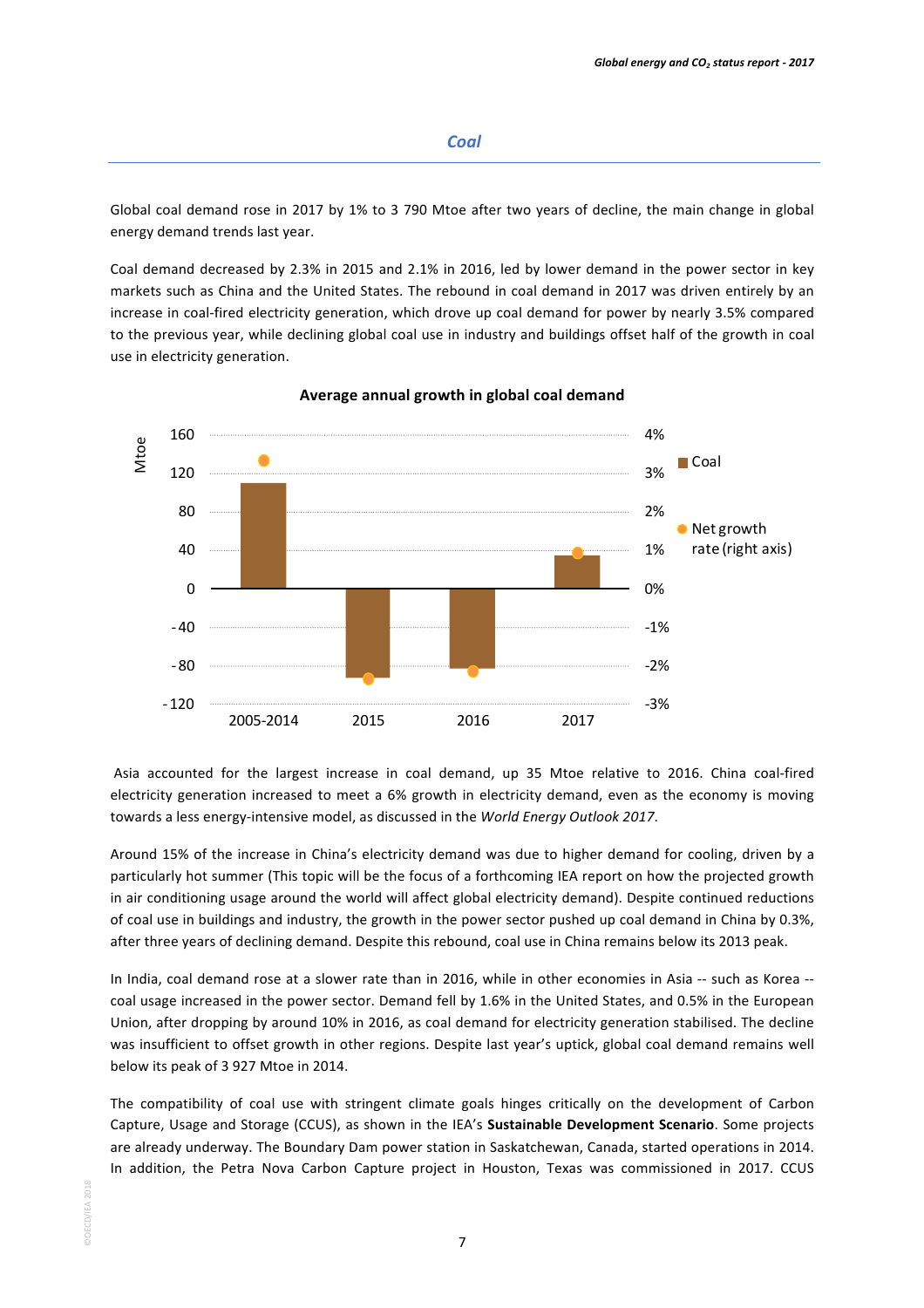deployment started in China with the construction of the Yanchang CCUS Project. China accounts for about half of all CCUS projects under serious consideration or planning, including four projects which will apply CCUS to coal-fired power generation.

In addition, in the United States, the 2018 Budget Bill and the extension and expansion of the "45Q" tax credits is expected to provide a significant boost for CCUS investment. This could lead to capital investment on the order of USD 1 billion over the next six years, potentially adding 10 to 30 million tonnes or more of additional  $CO<sub>2</sub>$  capture capacity. This would increase total global carbon capture capacity by around two thirds from today's levels.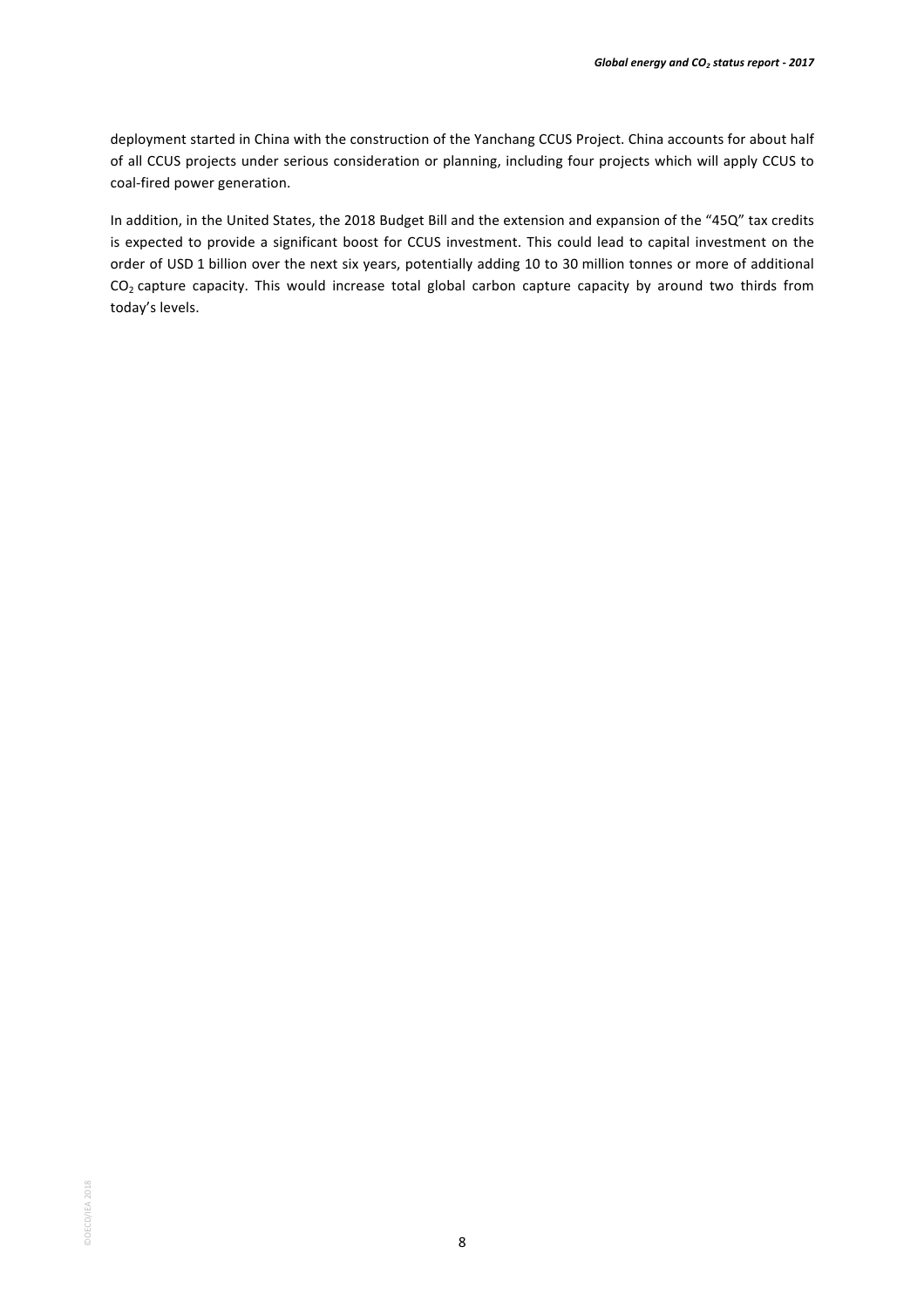### *Renewables*

**Renewables** saw the highest rate of growth of any energy source in 2017 and met around a quarter of global energy demand growth last year. The power sector played the most important role in the growth of low-carbon energy, with renewables-based electricity generation increasing by 6.3% (380 TWh) in 2017. Renewables now account for 25% of global electricity generation.

China and the United States together accounted for half of the increase in renewables-based electricity generation, followed by the European Union (8%), Japan and India (with 6% of growth each). Wind power accounted for the largest share of overall renewables growth, at 36%, followed by solar PV (27%), hydropower  $(22%)$  and bioenergy  $(12%)$ .

China accounted for 40% of the combined growth in wind and solar PV, with new record capacity additions and a reduction in the rate of curtailment. Nearly 40% of the increase in hydropower was in the United States, while climatic conditions in the European Union reduced hydro output by nearly one-tenth. The European Union, China and Japan accounted for 82% of global bioenergy growth in power.



Average annual global growth in renewables-based generation by technology, historically and in **the Sustainable Development Scenario**

*Note:* SDS = Sustainable Development Scenario.

China overtook the United States to become the world leader for non-hydro renewables-based electricity generation. Global solar PV capacity approached 400 GW by the end of 2017. It was an extraordinary year for solar PV additions in China, with over 50 GW of new capacity, exceeding the combined capacity additions of coal, gas and nuclear, and up from 35 GW in 2016. The new solar PV capacity added in China in 2017 alone is equivalent to the total solar PV capacity of France and Germany combined.

In the United States, 10 GW of solar PV was added in 2017, down 30% relative to 2016, but still the secondhighest year on record. In India, a record 8 GW of solar PV capacity was added in 2017, double the additions seen in 2016. In the European Union wind saw a record year with 15.6 GW of capacity additions, of which 3.1 GW was offshore, also a record. With continued growth in onshore wind power, global wind capacity (onshore and offshore) reached about 510 GW.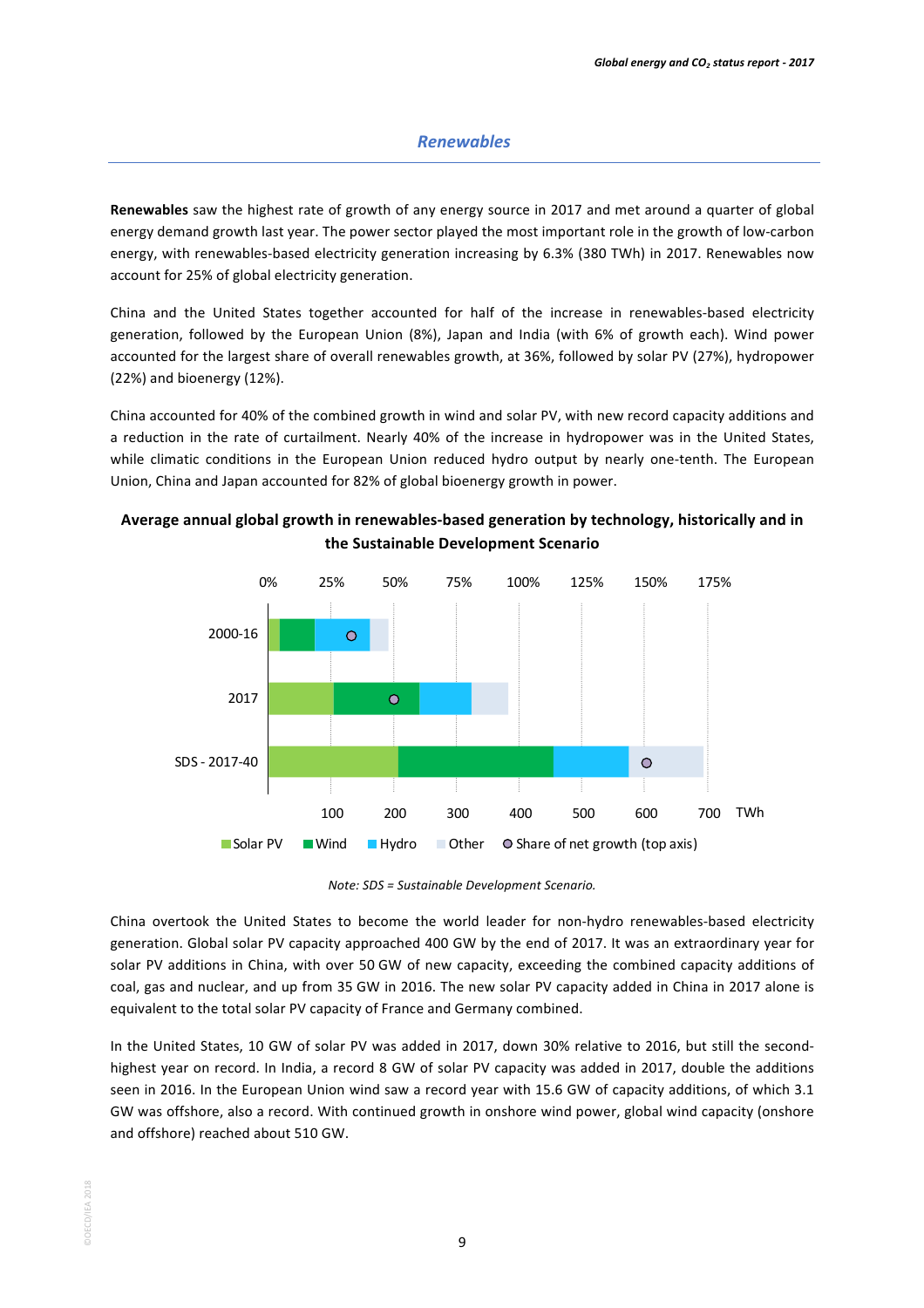Outside of the power sector, only a modest increase of biofuels output of 2% (50 thousand barrels per day [kb/d]) was observed in 2017, slightly lower than the previous year's growth, reflecting a longer-term downward trend in new production capacity investment. Increased ethanol output in the United States and Europe was partially offset by lower production in Brazil, while biodiesel output remained broadly stable. Renewable heat has been growing modestly over the last years.

In December 2017, China, the world's largest heat consumer, announced a five-year clean heating plan focused on northern cities. This policy change could significantly cut the use of coal for heating and replace it with cleaner sources including renewables (biomass, geothermal and solar heat). Although renewables grew rapidly in 2017, the pace of deployment falls short of that needed to meet the global climate goals in the IEA's **Sustainable Development Scenario**. Carbon emissions intensity in 2017 improved by less than one-third of what would be needed to fulfil the global transition towards climate goals.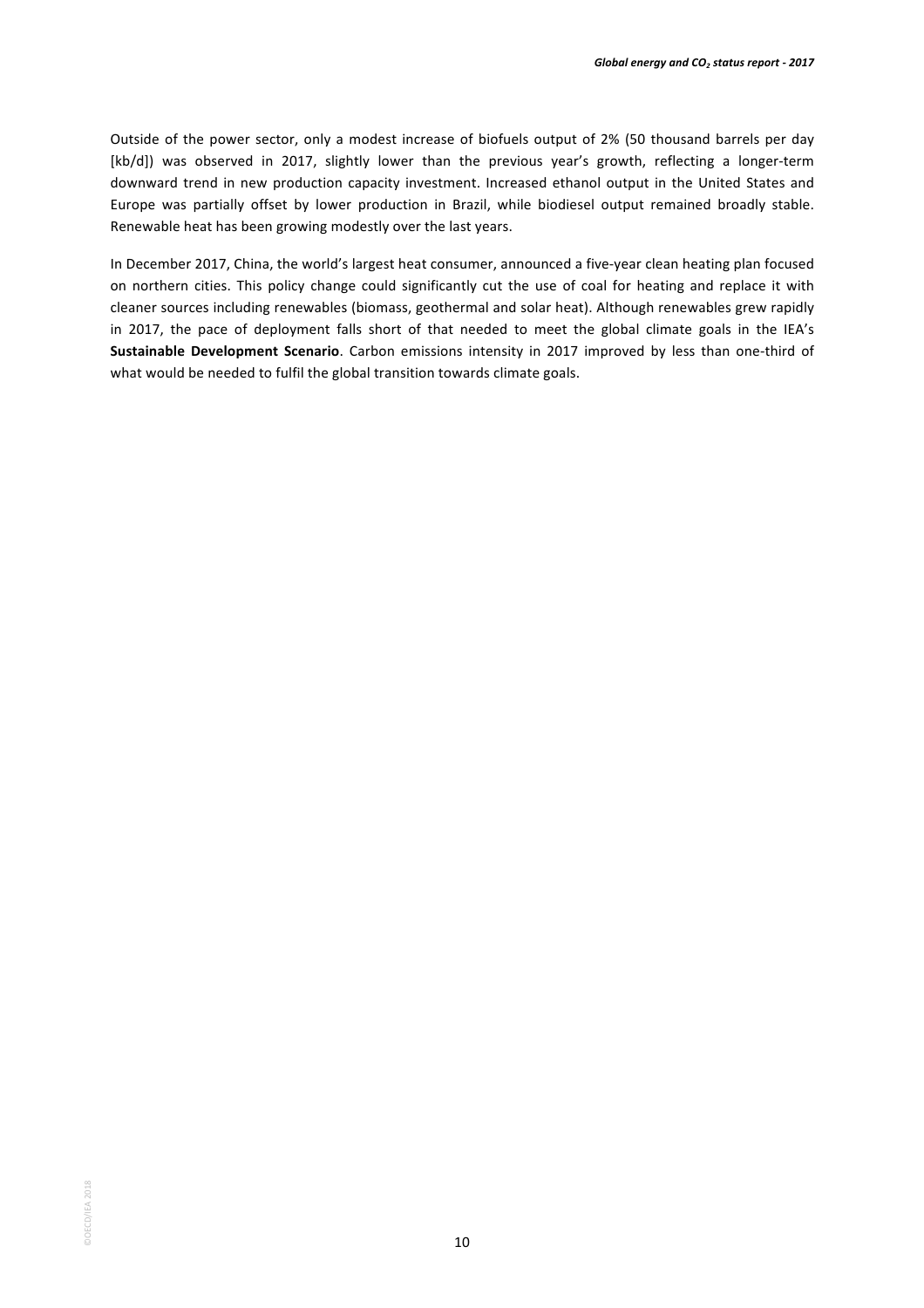## *Electricity*

**Electricity generation** increased by 3.1%, or 780 TWh, worldwide in 2017 as electricity demand rose faster than overall global energy demand growth.

Electricity demand growth in emerging economies remains strongly linked to rising economic output. In China, robust economic growth of nearly 7% and a warm summer drove electricity demand up by 6% (or 360 TWh). In India, demand growth of over 12% (or 180 TWh) outpaced the 7% growth in economic activity. Together, China and India accounted for 70% of global electricity demand growth worldwide, with another 10% coming from other emerging economies in Asia. India has made significant strides in improving access to electricity, with half a billion people having gained electricity since 2000 and a near-doubling of the access rate, to 82% of the population now, up from 43% in 2000.

Advanced economies accounted for 10% of electricity demand growth, with average demand rising by less than 1%. In the United States, electricity demand fell by almost 80 TWh compared with 2016. In the European Union, electricity demand growth of 2.3% (or 75 TWh) matched the estimated 2.3% growth in economic output. Electricity demand in Japan also increased by around 15 TWh.

Renewables accounted for nearly half of the global additional generation (at 380 TWh) required to meet increasing demand, bringing their share in global generation to a record high of 25%. Generation from renewables was second only to coal in 2017, and ahead of gas for the third year in a row. Despite strong increases in wind and solar PV generation, hydropower remains the largest source by far of renewables-based electricity generation, with a major share of 65% in overall renewables output. A strong year for hydropower in the United States and Canada more than offset a drop in hydropower generation in the European Union.

Among other low-carbon technologies, nuclear generation increased by 26 TWh in 2017, as a significant amount of the new nuclear capacity commissioned in 2016 saw its first full-year of operation last year. Nuclear generation accounts for 10% of global power generation and grew by 3%, relative to 2016, with Japan contributing to 40% of this growth. Nonetheless nuclear capacity additions globally only just exceeded retirements in 2017.



Coal generation increased by 3% (280 TWh) in 2017 at a global scale, accounting for a third of the total growth and more than cancelling a 250 TWh decline seen in 2016. The growth of coal-fired generation was mostly in Asia, with an increase of 365 TWh. Although China and India dominated the increase, Korea, Japan and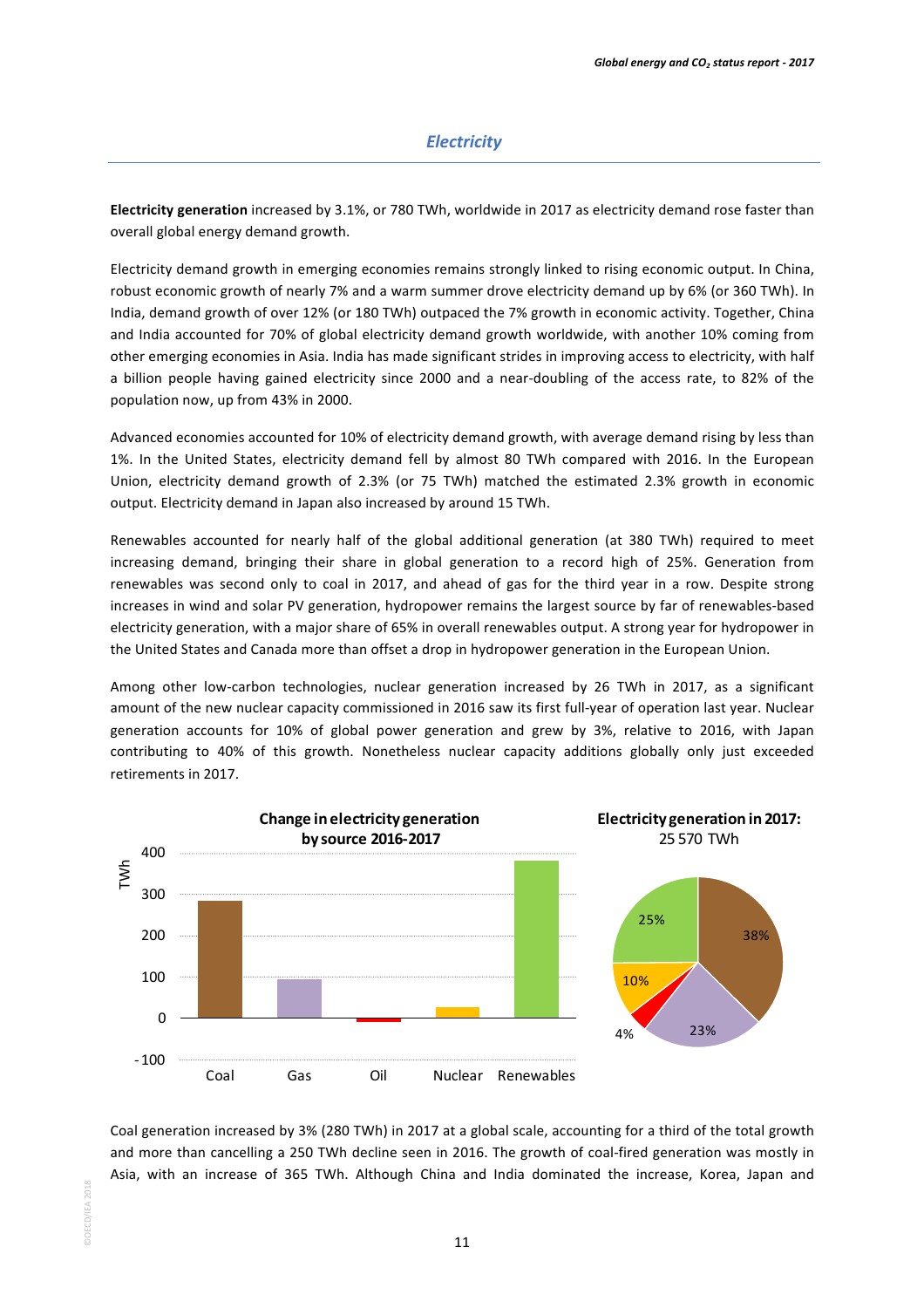Indonesia also contributed significantly. Growth in Asia was only partially offset by declining coal use for electricity generation in the United States, the European Union, Russia, Brazil and South Africa.

Gas-fired generation increased by 1.6% (95 TWh) accounting for almost 15% of the total growth. This results from a decline of 7.6% (110 TWh) in the United States and a growth of 4.6% (or 205 TWh) in the rest of the world, with the most important contributions coming from the European Union, China and Southeast Asia.

2018 is the year of electricity at the IEA, in recognition of the rapid growth of electricity demand and the global transformation of electricity systems. For the first time, electricity will be the focus fuel of the forthcoming *World Energy Outlook*, shedding light on the key uncertainties of the ongoing transition – including the impact of digitalization and the integration of renewables – and analysing the implications for energy security, investment and environmental concerns.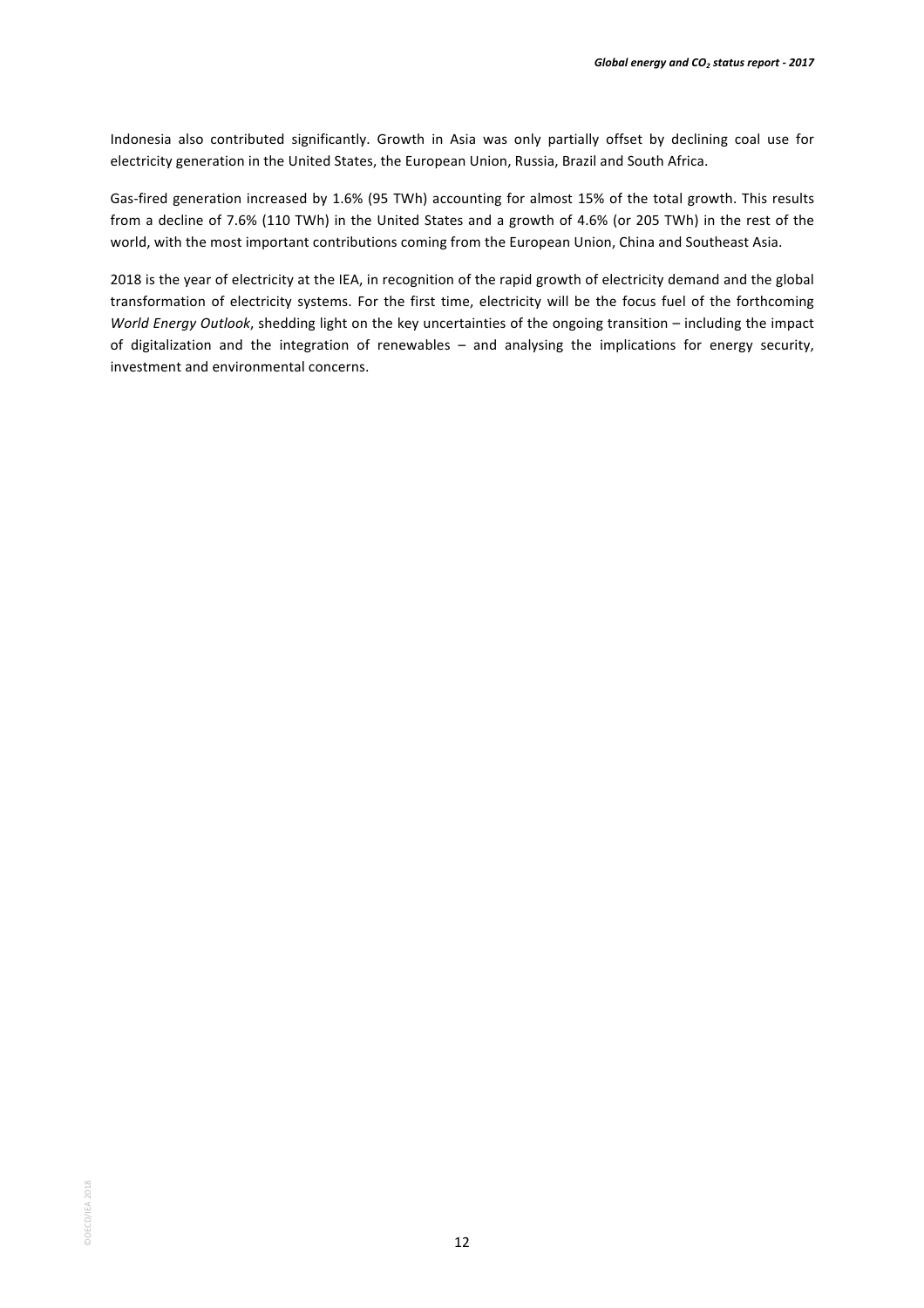Improvements in global energy efficiency slowed down dramatically in 2017, broadly caused by an apparent weakening of efficiency policy coverage and stringency, and by lower energy prices.

Global energy intensity, defined as the energy consumed per unit of economic output, has been decreasing for two decades. But the rate of decrease slowed in 2017. Globally, energy intensity in 2017 fell by only 1.7%, much less than the 2.3% registered on average over the last three years, and half of what is required to remain on track with the Paris Agreement.

Energy intensity is one of the two drivers of carbon emissions, the other being carbon intensity (defined as carbon dioxide emitted per unit of energy consumed). While global carbon intensity declined less in 2017 than in 2016, the rate remains similar to the average rate of improvement in 2014-16 – partly driven by the increasing expansion of renewables. However, the slower improvement in the energy intensity of energy demand in 2017 was not sufficient to counteract the effect of higher economic growth, leading to the increase in global energy related carbon emissions in 2017. Understanding the reasons for this slow-down in energy intensity improvements is therefore crucial for understanding the future direction of global carbon emissions.



Average annual change in global energy intensity

*Note: Energy intensity is per unit of economic output in purchasing power parity terms. SDS = Sustainable Development Scenario.*

Coverage of policies targeting energy efficiency has been steadily increasing in recent years, and 31.5% of final energy consumption was subject to mandatory energy policy in 2016, up from only 14% in 2000. However, the rate of increase of coverage slowed in 2016 and early indications are that it slowed again in 2017. Further, the increased coverage in 2017 appears to have come mostly from extensions to existing policies, rather than new policies in previously uncovered sectors and countries.

Another important element is the stringency of these policies. The increase in policy stringency also slowed in 2016 with an increase of just 0.3%. Governments need to redouble efforts to take a strategic approach to energy efficiency, anchoring it as the basis of long-term energy transition plans and pursuing a balanced approach of regulations, standards and market-based policies.